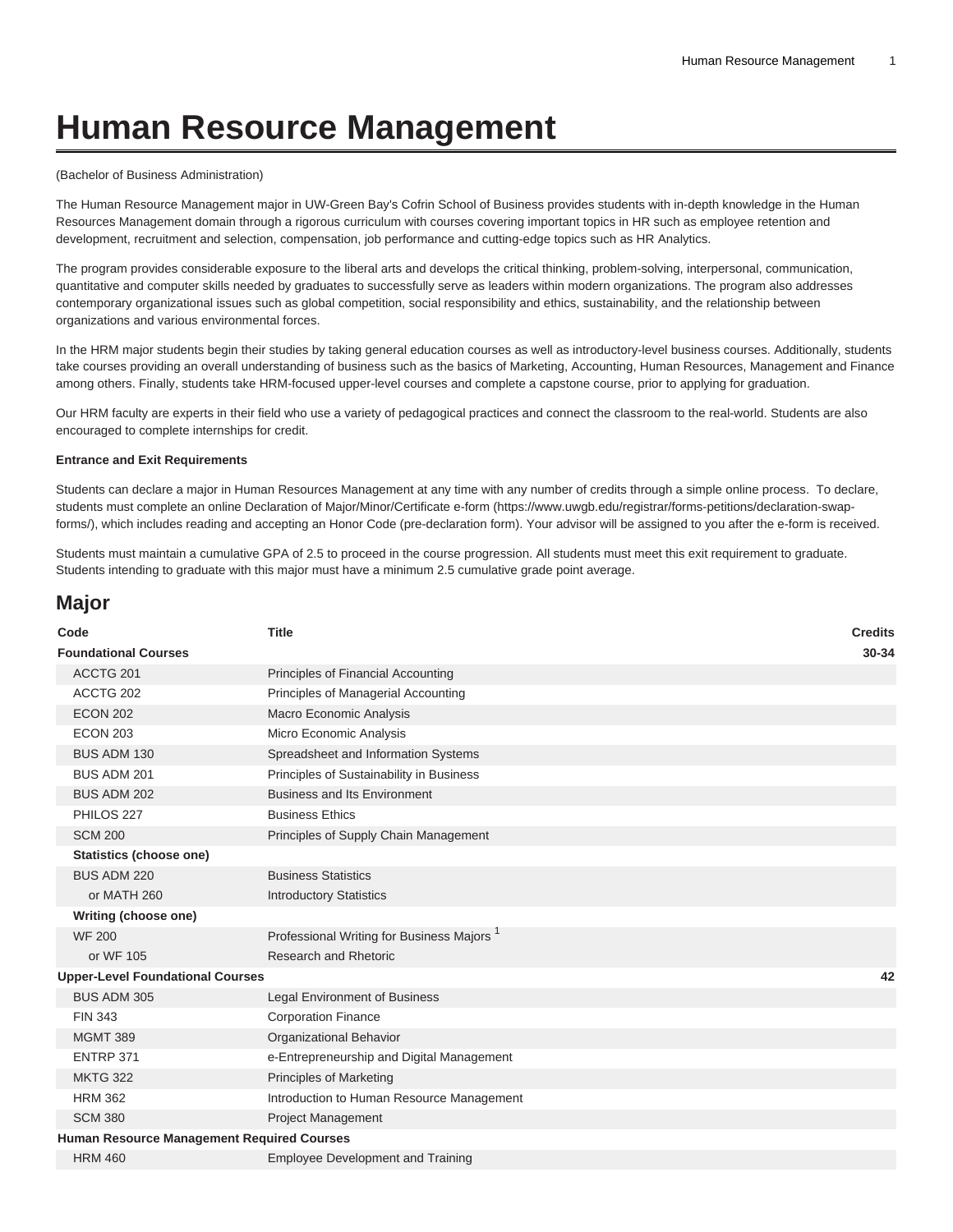| <b>Total Credits</b>       |                                         | 75-79 |
|----------------------------|-----------------------------------------|-------|
| <b>MGMT 482</b>            | Capstone in Business Strategy           |       |
| <b>Capstone Experience</b> |                                         | 3     |
| <b>HRM 470</b>             | Human Resource Management Analytics     |       |
| <b>HRM 469</b>             | Performance Management and Job Analysis |       |
| <b>HRM 468</b>             | <b>Employee Relations</b>               |       |
| <b>HRM 467</b>             | Compensation and Benefits Planning      |       |
| <b>HRM 466</b>             | <b>Employment Law</b>                   |       |
| <b>HRM 465</b>             | <b>Recruitment and Selection</b>        |       |

1 Satisfied for students with an ACT English score of 32 or higher

### **Minor**

| Code                                        | <b>Title</b>                              | <b>Credits</b> |
|---------------------------------------------|-------------------------------------------|----------------|
| <b>Required courses:</b>                    |                                           | 15             |
| <b>HRM 362</b>                              | Introduction to Human Resource Management |                |
| <b>HRM 460</b>                              | <b>Employee Development and Training</b>  |                |
| <b>HRM 465</b>                              | <b>Recruitment and Selection</b>          |                |
| <b>HRM 466</b>                              | <b>Employment Law</b>                     |                |
| <b>HRM 468</b>                              | <b>Employee Relations</b>                 |                |
| Elective courses (Choose any three credits) |                                           | 3              |
| <b>COMM 333</b>                             | Persuasion and Argumentation              |                |
| <b>COMM 335</b>                             | Organizational Communication              |                |
| <b>COMM 336</b>                             | Theories of the Interview                 |                |
| <b>HRM 467</b>                              | Compensation and Benefits Planning        |                |
| <b>HRM 469</b>                              | Performance Management and Job Analysis   |                |
| <b>HRM 470</b>                              | Human Resource Management Analytics       |                |
| <b>HRM 496</b>                              | Project/Research Assistantship            |                |
| <b>HRM 498</b>                              | Independent Study                         |                |
| PSYCH 330                                   | Social Psychology                         |                |
| <b>PSYCH 350</b>                            | <b>Cultural Psychology</b>                |                |
| PSYCH 415                                   | Industrial and Organizational Psychology  |                |
| PSYCH 417                                   | Psychology of Cognitive Processes         |                |
| PSYCH <sub>420</sub>                        | <b>Psychological Testing</b>              |                |
| PSYCH <sub>429</sub>                        | <b>Theories of Personality</b>            |                |
| PSYCH 450                                   | Health Psychology                         |                |
| <b>Total Credits</b>                        |                                           | 18             |

## **Faculty**

**Allen Huffcutt**; Professor; Ph.D., Texas AM University **Sampath Kumar**; Professor; Ph.D., University of Memphis\* **Vallari Chandna**; Associate Professor; Ph.D., University of North Texas, chair **Heather Clarke**; Associate Professor; Ph.D., Memorial University **David J Radosevich**; Associate Professor; Ph.D., University at Albany, State University of New York\* **Dianne Murphy**; Assistant Professor; Ph.D., University of Wisconsin - Milwaukee **Md Tarique Newaz**; Assistant Professor; Ph.D., Texas Tech University **Aniruddha Pangarkar**; Assistant Professor; Ph.D., Texas Tech University **Susan Craver**; Lecturer; M.B.A., University of Wisconsin - Madison